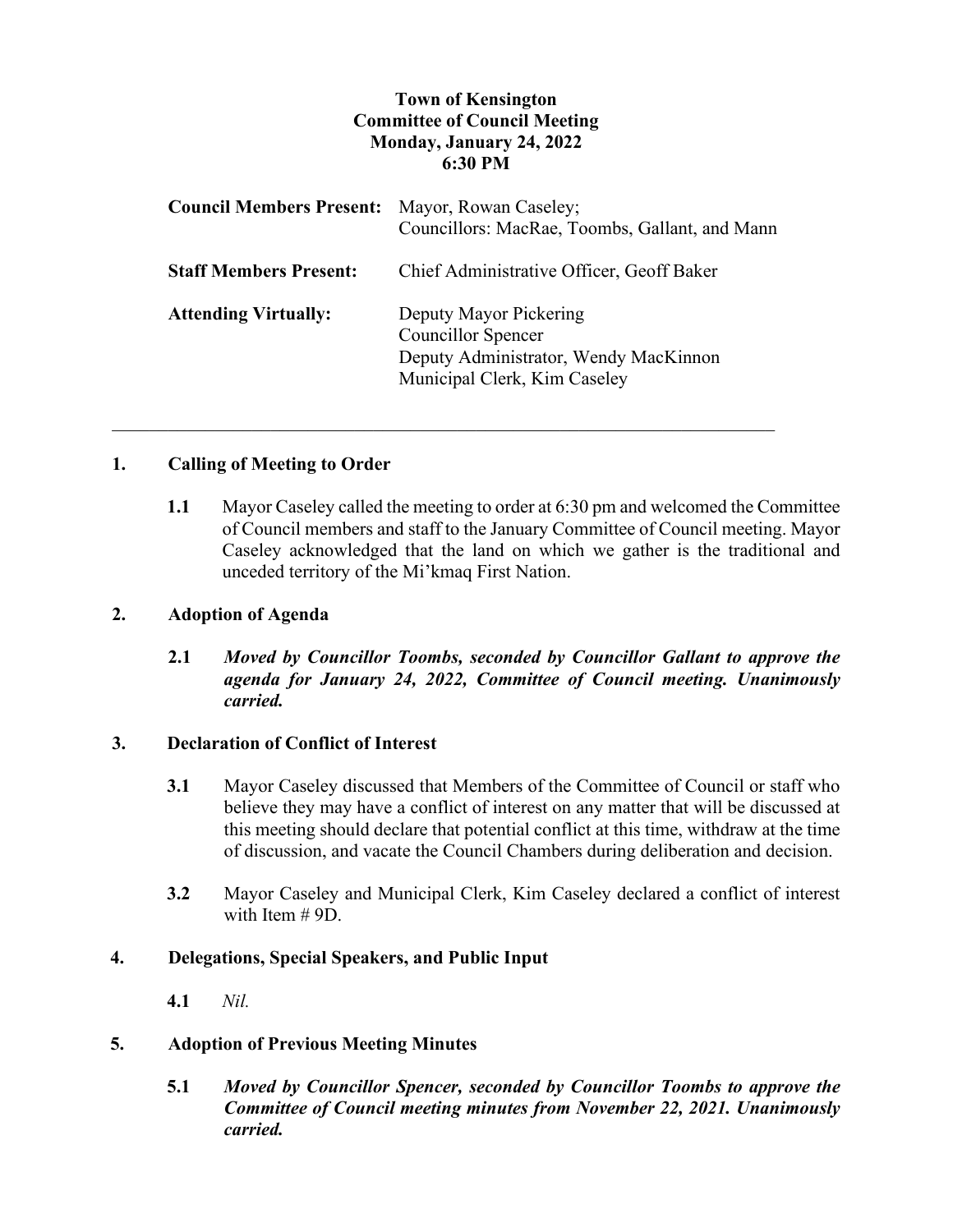## **6. Business Arising from Minutes**

**6.1** *Nil.*

## **7. Staff Reports**

- **7.1 CAO's Report**
	- **7.1.1** *Moved by Councillor Toombs, seconded by Councillor Spencer to receive and recommend Town Council's approval to adopt the January 2022 CAO's Report as prepared by CAO, Geoff Baker. Unanimously carried.*
- **7.2 Fire Department Statistical Report**
	- **7.2.1** *Moved by Councillor Spencer, seconded by Councillor Toombs to receive and recommend Town Council's approval to adopt the December 2021 Fire Chief's Report as prepared by Fire Chief Hickey. Unanimously carried.*
- **7.3 Police Department Statistical Report**
	- **7.3.1** *Moved by Deputy Mayor Pickering, seconded by Councillor MacRae to receive and recommend Town Council's approval to adopt the December 2021 Police Statistical Report as prepared by Chief Sutherland. Unanimously carried.*
- **7.4 Development Permit Summary Report**

**7.4.1** *Nil.*

- **7.5 Financial Report - Bills List**
	- **7.5.1** *Moved by Councillor Mann, seconded by Councillor Toombs to receive and recommend Town Council's approval to adopt the General Bills List for December 2021 in the amount of \$1,528,727.54. Unanimously carried.*
	- **7.5.2** *Moved by Councillor Mann, seconded by Councillor Gallant to receive, and recommend Town Council's approval to adopt the Water & Sewer Utility Bills List for December 2021 in the amount of \$41,735.18. Unanimously carried.*
- **7.6 Summary Income Statement**
	- **7.6.1** *Moved by Councillor Spencer, seconded by Councillor Mann to receive and recommend Town Council's approval to adopt the Summary Income Statements for December 2021, as prepared by Deputy Administrator, Wendy MacKinnon. Unanimously carried.*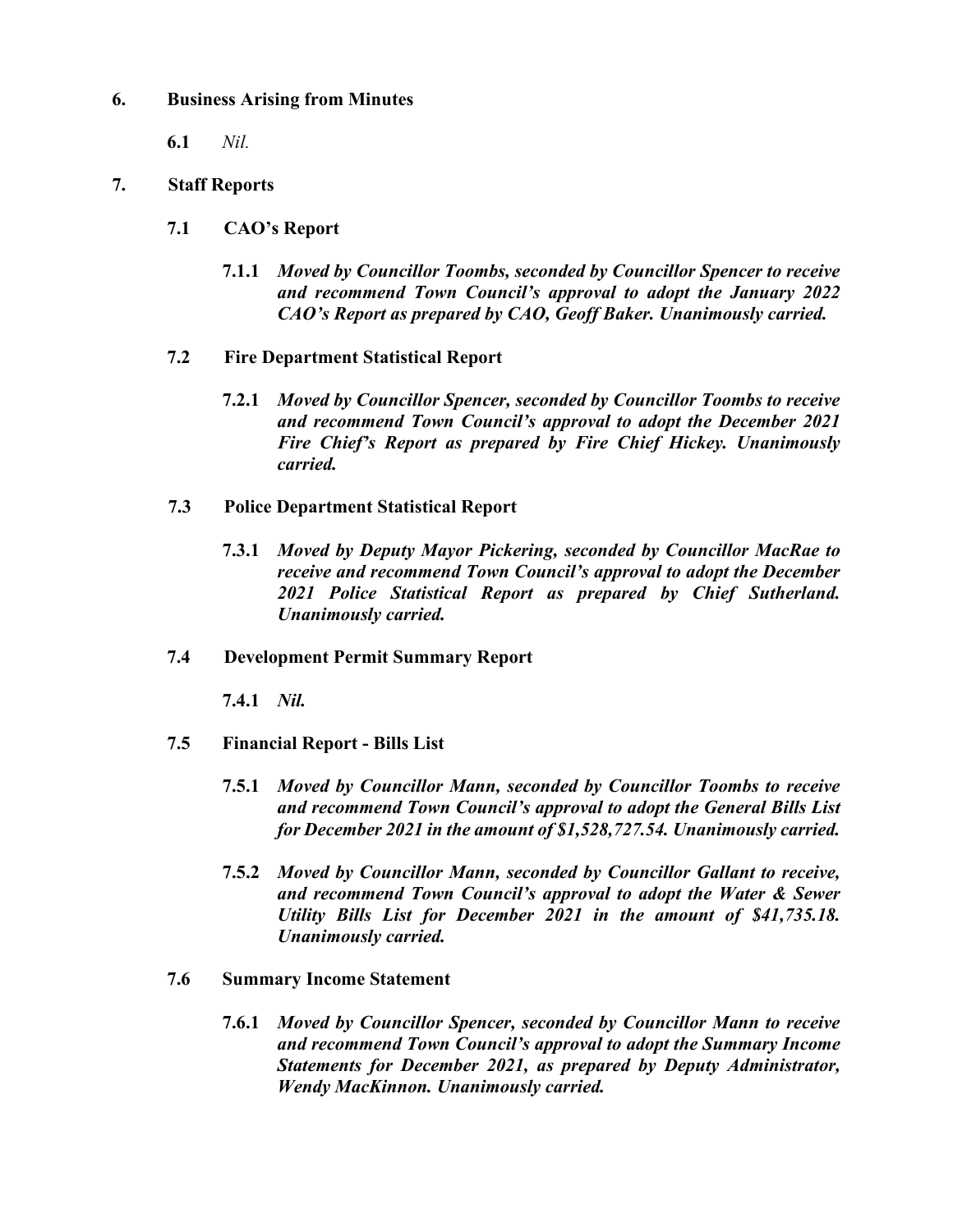## **7.7 Credit Union Centre Report**

- **7.7.1** *Moved by Councillor Toombs, seconded by Councillor Spencer to receive and recommend Town Council's approval to adopt the Credit Union Centre Report for December 2021, as prepared by CUC Manager, Robert Wood. Unanimously carried.*
- **7.7.2** Councillor Gallant expressed his appreciation to Council & Staff for developing and supporting the outdoor rink initiative. He has received many positive comments from members of the community.
- **7.7.3** Councillor MacRae requested that additional lights be installed in the outdoor rink area. Mr. Baker will speak with Mr. Wood regarding available options.
- **7.7.4** Councillor Toombs noted that the sledding hill located near the ballfields is ready. He suggested that lights be added next year to encourage evening use.

## **8. New Business**

## **8.1 Anti Racism Strategy Development**

**8.1.1** *Moved by Councillor Gallant, seconded by Councillor MacRae,*

*BE IT RESOLVED THAT Committee of Council recommend that Town Council approve a budget of a minimum of \$5,000 to be allocated towards anti-racism initiatives for the 2022/23 fiscal year.*

*Unanimously carried.* 

- **8.2 Electric Vehicle Chargers**
	- **8.2.1** *Moved by Deputy Mayor Pickering, seconded by Councillor Spencer,*

*BE IT RESOLVED THAT Committee of Council recommended that Town Council approve a budget of \$30,000 in their 2022/23 Capital Budget for the purchase and installation of 6 Electric Vehicle Chargers.* 

*5 for – 1 opposed (Toombs)*

- **8.3 Wage Increase**
	- **8.3.1** *Moved by Councillor Spencer, seconded by Councillor Gallant,*

*BE IT RESOLVED THAT Committee of Council recommend that Town Council authorize the Chief Administrative Officer to provide a wage increase, effective January 1, 2022, to exempt staff including the Deputy Administrator, Municipal Clerk, Administrative Assistant, Police Chief, Deputy Police Chief, Public Works Supervisor, Credit Union Centre*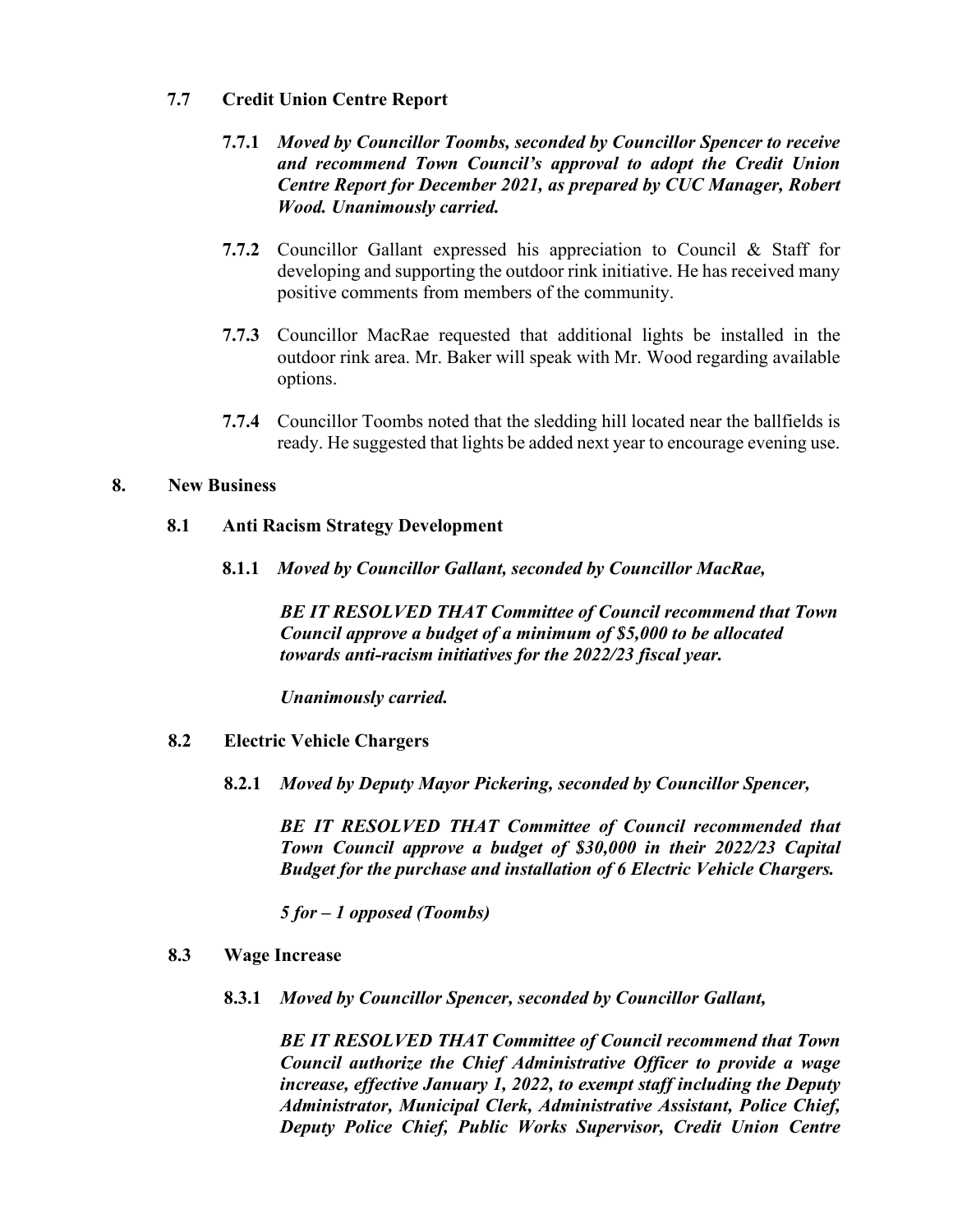*Manager, and Credit Union Centre Assistant Manager in an amount up to 6.7%*

# *Unanimously carried.*

*Mayor Caseley and Municipal Clerk, Kim Caseley excused themselves from the Council Chamber at 7:17 pm. Mayor Caseley relinquished the Chair to Deputy Mayor Pickering.* 

## **8.4 Business Park Street Naming**

**8.4.1** *Moved by Councillor Gallant, seconded by Councillor Toombs* 

*BE IT RESOLVED THAT Committee of Council recommend that Town Council approve Ingham Drive as one of the street names within the new Kensington Business Park.* 

*4 for – 1 opposed (Spencer). Motion carried.* 

**8.4.2** *Moved by Councillor Spencer, seconded by Councillor Mann*

*BE IT RESOLVED THAT Committee of Council recommend that Town Council approve Ganata as one of the street names within the new Kensington Business Park.* 

*2 for – 3 opposed (Gallant, Toombs, MacRae). Motion defeated.* 

**8.4.3** *Moved by Councillor MacRae, seconded by Councillor Gallant*

*BE IT RESOLVED THAT Committee of Council recommend that Town Council approve Five Lanes as one of the street names within the new Kensington Business Park.* 

*Unanimously carried.* 

**8.4.4** *Moved by Councillor Gallant, seconded by Councillor Toombs*

*BE IT RESOLVED THAT Committee of Council recommend that Town Council approve Darrach as one of the street names within the new Kensington Business Park.*

*4 for – 1 opposed (Spencer). Motion carried.* 

*Mayor Caseley and Municipal Clerk, Kim Caseley returned to the Council Chamber at 7:54 pm. Deputy Mayor Pickering relinquished the Chair to Mayor Caseley.* 

# **9. Councillor Issues/Inquiries**

**9.1** Councillor Toombs thanked the Public Works department for the great work this year with the winter snow removal.